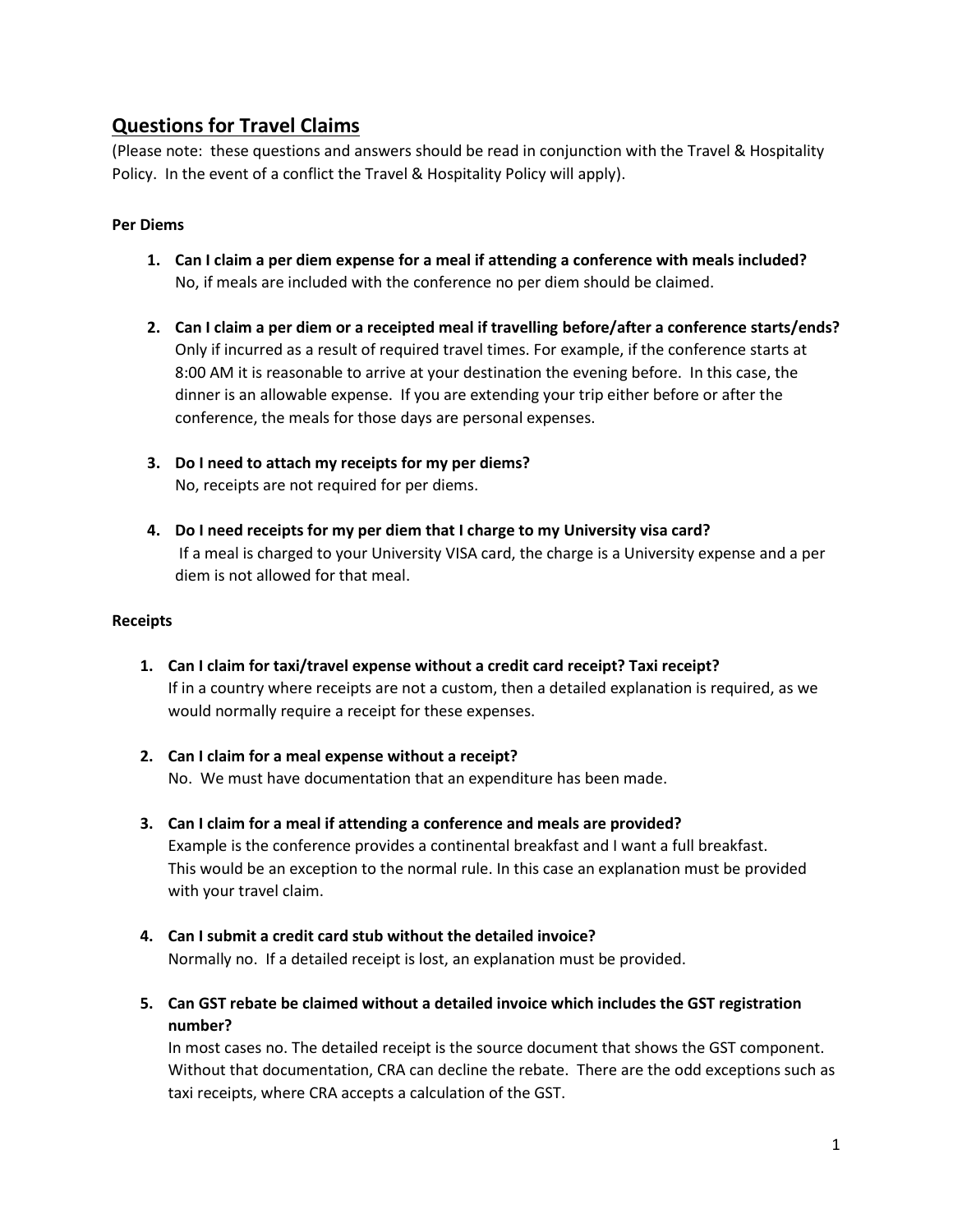- **6. Can I submit a confirmation of payment instead of detailed invoices?** No. Detailed invoices are a requirement in all cases.
- **7. Can I submit a picture of my purchase instead of a detailed invoice?** No. A photo is not acceptable.
- **8. When invoices are lost am I responsible to attempt to get a copy of the invoice from the supplier?**

Yes, you are responsible for providing documentation to support your expenditures.

- **9. If I am paying cash to a person as an honorarium, what information should I get from them?** Firstly, you should not be paying cash for an honorarium or for anything else, other than petty cash items (under \$50). For an honorarium, we require the individuals name, home address and social insurance number. If an amount was paid in cash (for some unknown reason) a receipt signed by the individual would also be required, as well as an explanation for the honorarium.
- **10. Do I need to attach a copy of my receipts that have been paid under a University credit card?** Yes, receipts are required 100% of the time without exception for University credit card expenses.

## **Alternate Accommodations**

- **1. Do I require a receipt if staying with relatives/friends?**  An explanatory note should be attached so that the University knows that the travel claim is complete even though a hotel expenditure is not shown.
- **2. Can I pay for either a meal(s) for them?** Yes, a reasonable expenditure for a meal can be claimed. Again, an explanatory note should be attached.
- **3. Can I purchase a gift for relative/friends if I stay with them in lieu of hotel charges? Is there a limit on this or can I take them out for supper? Are there any guidelines for this?** Yes, a reasonable gift can be purchased in lieu of a hotel charge. An explanatory note and receipts must be attached. Refer to the travel policy for further details and limits.

#### **Tax Amounts**

**1. If I have a restaurant bill on a credit card slip, and no sales taxes are recorded, do I have to claim the tax or calculate it?** 

The detailed restaurant receipt is required in order to claim the GST rebate. A credit card slip is not acceptable nor sufficient for tax rebate purposes.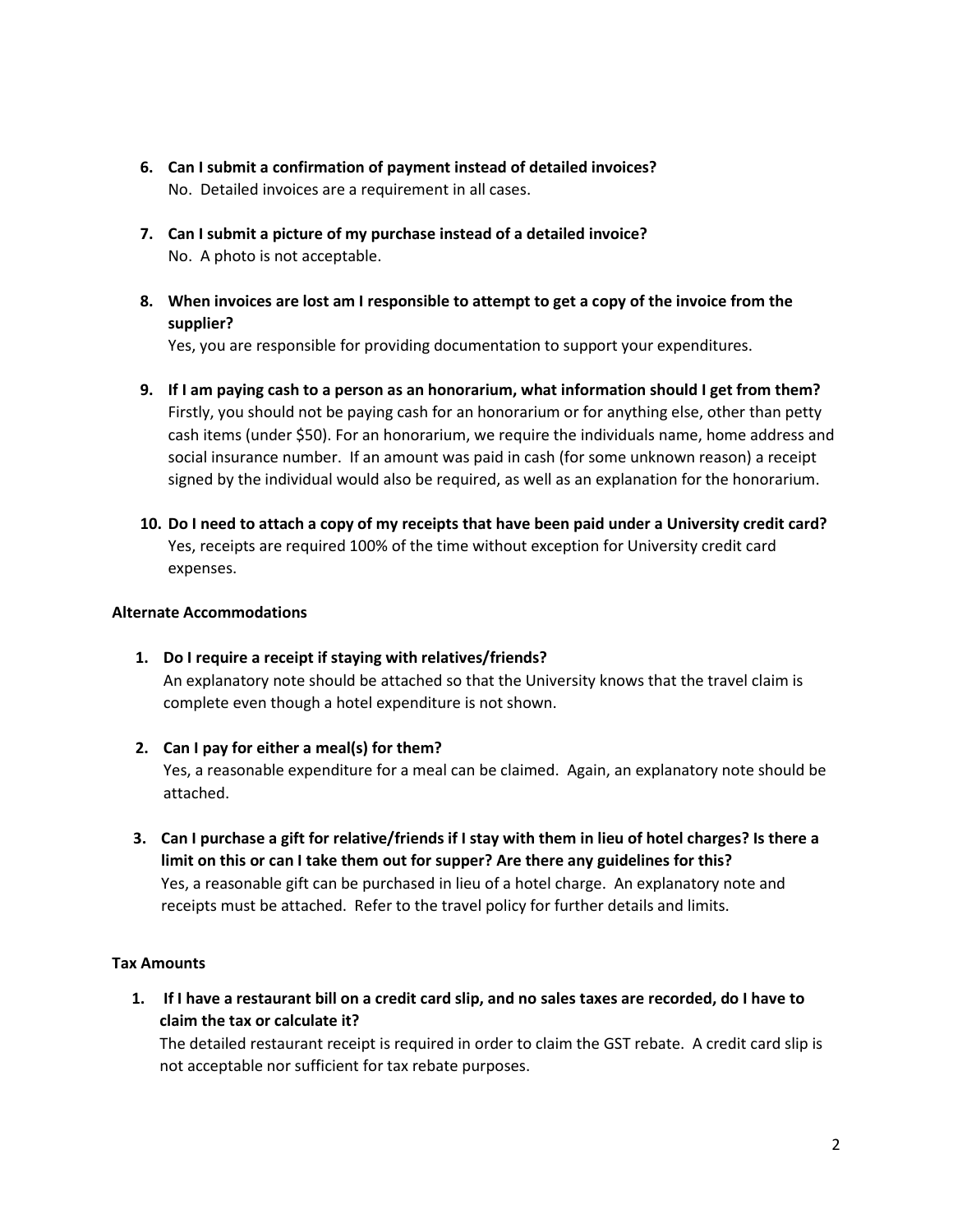- **2. Do I require the detailed restaurant receipt with taxes showing?** Yes, the detailed receipt is required.
- **3. Do I need both receipts from a restaurant? The first that the server gives you with the total and taxes and the second one from the terminal machine that has the total that includes the tip?** Yes, both receipts are required as they are used for different purposes. The detailed receipt to support the tax amount and the terminal receipt for the total expenditure amount.

# **Special Seating on Aircraft**

**1. Can I claim for booking of a specific seat on an aircraft?** Yes, if the flight is over six (6) hours in duration, you may apply for a specific seat selection on the aircraft. See the Travel and Business Expenditures Procedures for a more detailed explanation: [https://www.uwinnipeg.ca/institutional-analysis/docs/travel-and-business-expenditures](https://www.uwinnipeg.ca/institutional-analysis/docs/travel-and-business-expenditures-procedures.pdf)[procedures.pdf.](https://www.uwinnipeg.ca/institutional-analysis/docs/travel-and-business-expenditures-procedures.pdf)

## **Extra Charges on Aircraft Flights**

- **1. Can I claim for the extra baggage charges if travelling with more than a carryon bag?** If the extra baggage is required due to the nature of the travel (equipment etc. for research for example) then the extra charge is an allowable expenditure. On the other hand, if your extra baggage is due to bringing non-essential items, then the extra charge is personal.
- **2. Do I need to attach an Application for Travel form when submitting my Travel Expense Claim form?**

Yes, an Application for Travel must be attached to your Travel Expense Claim form in all cases.

**3. Do I need to send Out N About Travel a copy of my Application for Travel form when booking a flight?**

Yes, that is required by Out N About in order for them to start making travel arrangements on your behalf.

**4. Do I need to attach copies of my receipts to my Travel Expense Claim form that have been paid by the University credit card or payments made for registration/conference fees by Financial Services?**

Yes, a copy of the receipts should be attached even though the original receipts are attached to the Visa credit card report.

**5. Do I need to attach copies of credit card statements to Travel Expense Claim forms?** Yes, attaching the credit card statement allows us to reconcile information on the travel claim form with information on the credit card statement.

#### **6. What do I do if I lost a receipt?**

Firstly, if the amount is significant such as a hotel bill, conference registration etc., contact the provider and request a copy. For smaller items attach some form of proof of payment and attach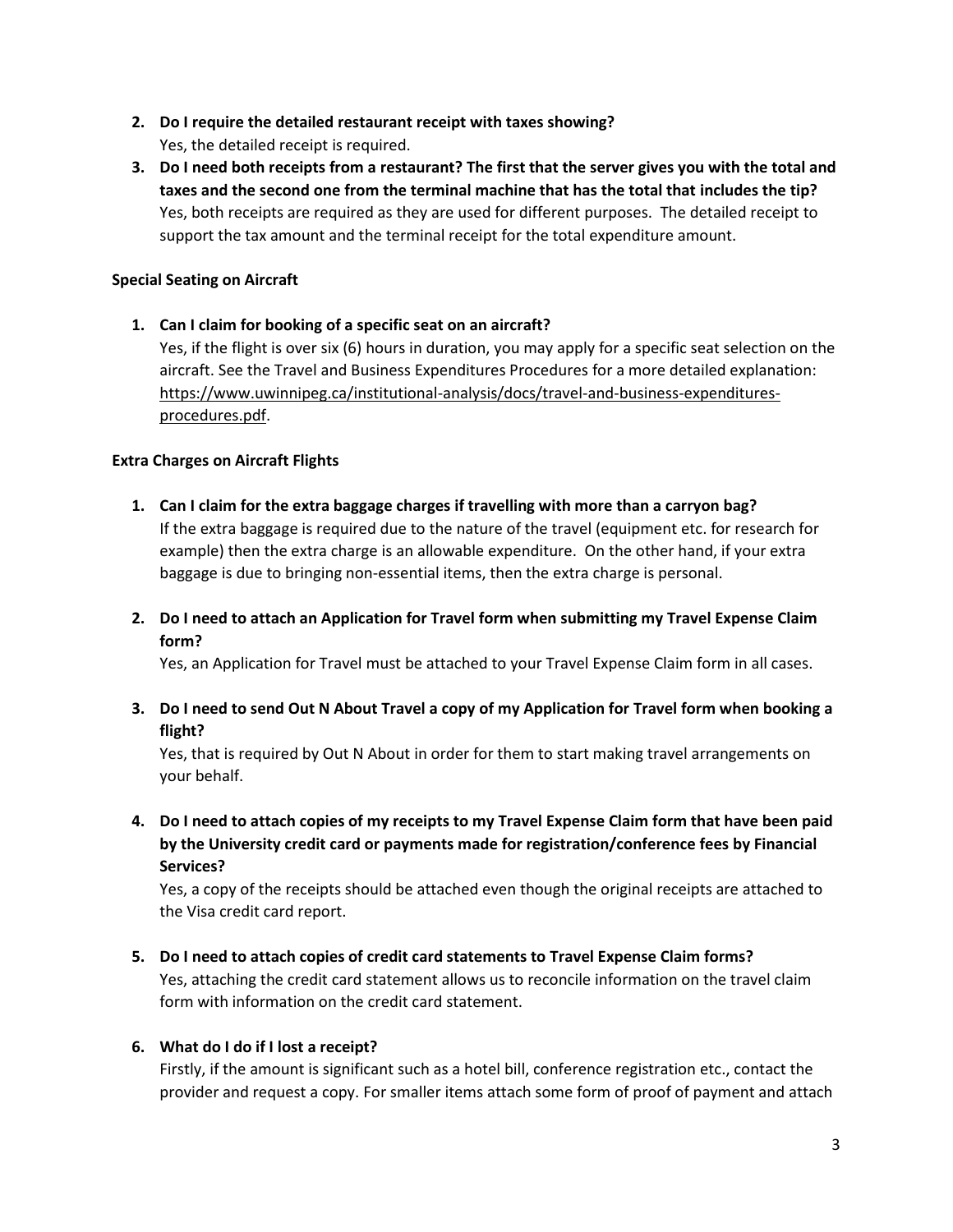an explanatory note.

## **Application for Travel**

**1. Do I need to submit my Application for Travel even if the trip is within Manitoba?** Yes, the trip still needs to be authorized. Coverage of your responsibilities while you are away must still be considered.

#### **Advances**

#### **1. How much is the maximum and minimum advance I can request?**

There is a minimum of \$500 and max of \$2,000 for advances. Plus only up to 75% of the total cost of the trip. The travel advance is intended to cover costs that will likely require a cash payment (per diems for team travel for example). Travel costs that can normally be charged to a credit card should not be included in the advance request. This type of expenditure will be reimbursed upon completion of your travel claim form.

**2. If I submit an advance a month or two before my trip when will I get the funds?** An advance should be requested a few weeks prior to the trip.

## **3. Can I request an advance for airfare?**

No, advances are not provided for airfare as this can be booked via the University's travel agent, Out N' About Travel.

# **Hotel Charges**

**1. Can I book any size of hotel room at any hotel I choose?**

No, a room suitable for a single person is expected. Excessive costs for a suite or extra costs for more than one person (spouse travelling with you) are personal costs and should not be included on your travel claim form.

**2. Can I extend my stay and charge the additional costs to the University?**

No, the additional costs are personal costs. If you extend your stay (over a weekend for example) which is allowed, all costs associated with the extended stay are personal in nature. If your stay is extended over normal working days, that time must be approved and taken as vacation days with all costs considered personal costs.

**3. When booking a hotel, the individual should ask for the CAUBO rate for this hotel, if available and if it is not a part of a conference hotel package.**

# **Automobile Expenses**

**1. Can I be reimbursed for gasoline charges and claim the kilometer charge as well?**